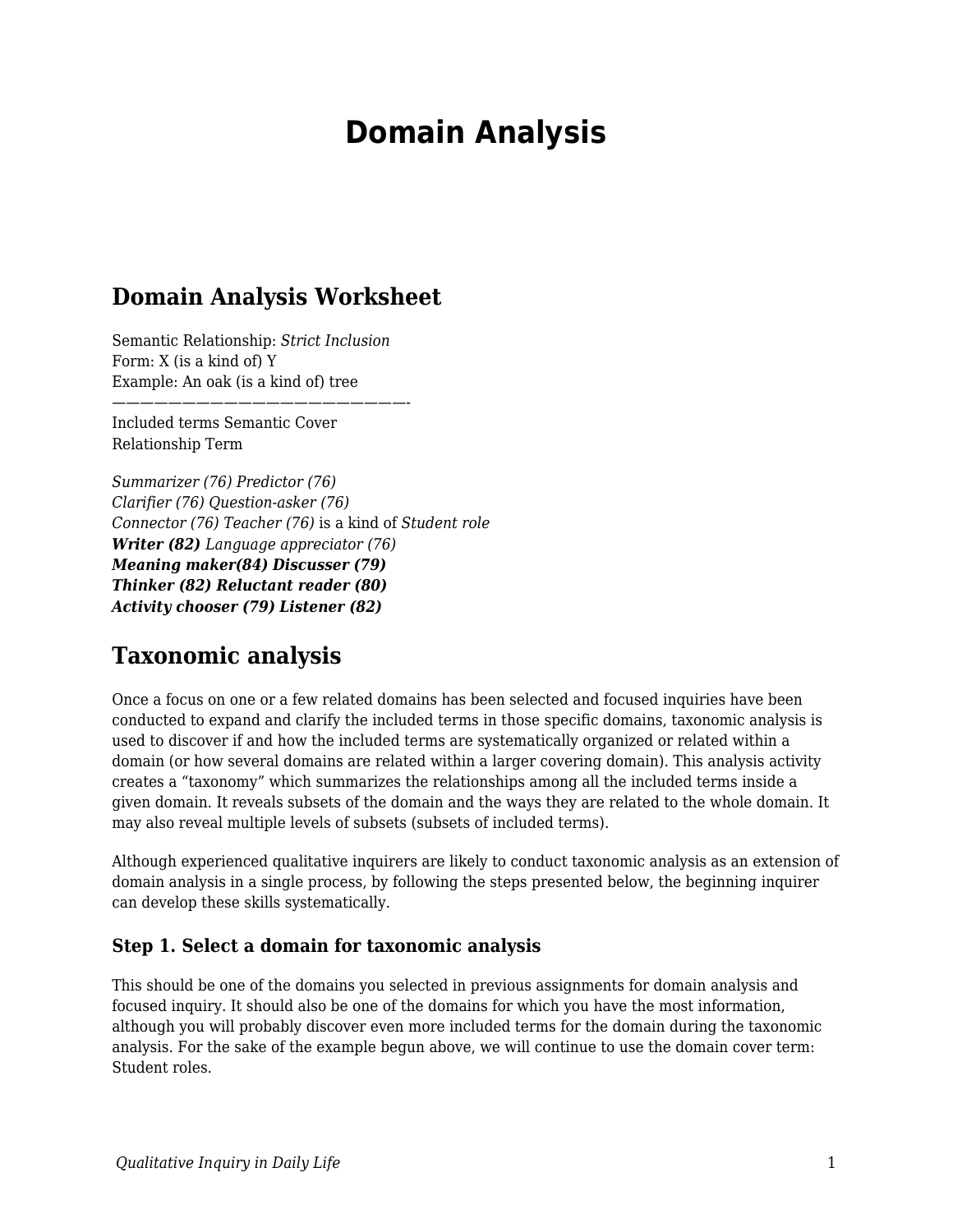### **Step 2. Look for similarities based on the same semantic relationship used in the domain**

This involves looking at the included terms in the selected domain to see if any of them are similar enough that they can be grouped together as items in a subset of a more inclusive term. For example, the seven original roles identified on page 76 are all similar in the sense that they were *assigned* to the students as part of the "reciprocal reading" activity in which the class was engaged. In the taxonomy, they could be organized under subset term, "teacher assigned roles." In addition, several of the other terms reflect expectations Dave had for the students in comments he made to them while conducting the class. Terms such as writer, meaning maker, thinker, discusser, and listener could be organized under the subset term, "teacher expected roles." The included term, "activity chooser" reflects the students' spontaneous response when Dave asked if they want to move to discussion or continue listening to him read. This term seems to be unique among the terms identified so far; but other related terms may be identified as the analysis continues and they could be grouped under the subset term, "spontaneous roles." The term "reluctant reader" is a term Rob uses to categorize several of the students he has seen in Dave's classes. It isn't so much a classroom role as a more permanent personality role. Other personality roles may show up and they could be grouped with this one using the subset term, "Personality roles."

### **Step 3. Look for additional included terms**

This step is almost identical to one used during focused inquiry. Structural questions were applied there to identify as many included terms for a given domain as possible. In **this** step, structural questions are asked *for each included* term to discover additional included terms, which are subsets of the first level of included terms. For example, the first level included term "reluctant reader" actually consists of four subset terms according to the information on page 80 of Rob's story. The structural question "What are all the kinds of reluctant readers?" could be used in this step to expand the list of included terms under that category to include: a. those who read well but don't read, b. those who read poorly and don't read, c. those who read well and do read, and d. those who read poorly but do read.

## **Step 4. Search for larger, more inclusive domains that might include as a subset the domain you are analyzing**

This step involves expansion rather than focus; yet it reveals meaning by searching for relationships between the domain you have selected for focus and other domains. It consists of asking a structural question in reverse: Is this domain a subset of something else? For example, for the domain "Student roles," you might ask, "Is the student roles domain a kind of something else?" A possible answer might be "classroom participant roles" which include the teacher's roles, the graduate student's roles, and so on. In turn, all these roles might be considered part of an even more inclusive "super domain" such as "learner roles." Combined with the subsets discovered in step three above, the inclusive domains identified here can form part of a large organizational understanding of the relationships among the meanings participants in this setting assign to their experiences.

#### **Step 5. Construct a tentative taxonomy**

The taxonomy consists of a graphic representation of the relationships among the domains and their subsets of included terms at all identified levels. The tentative taxonomy coming from the analysis of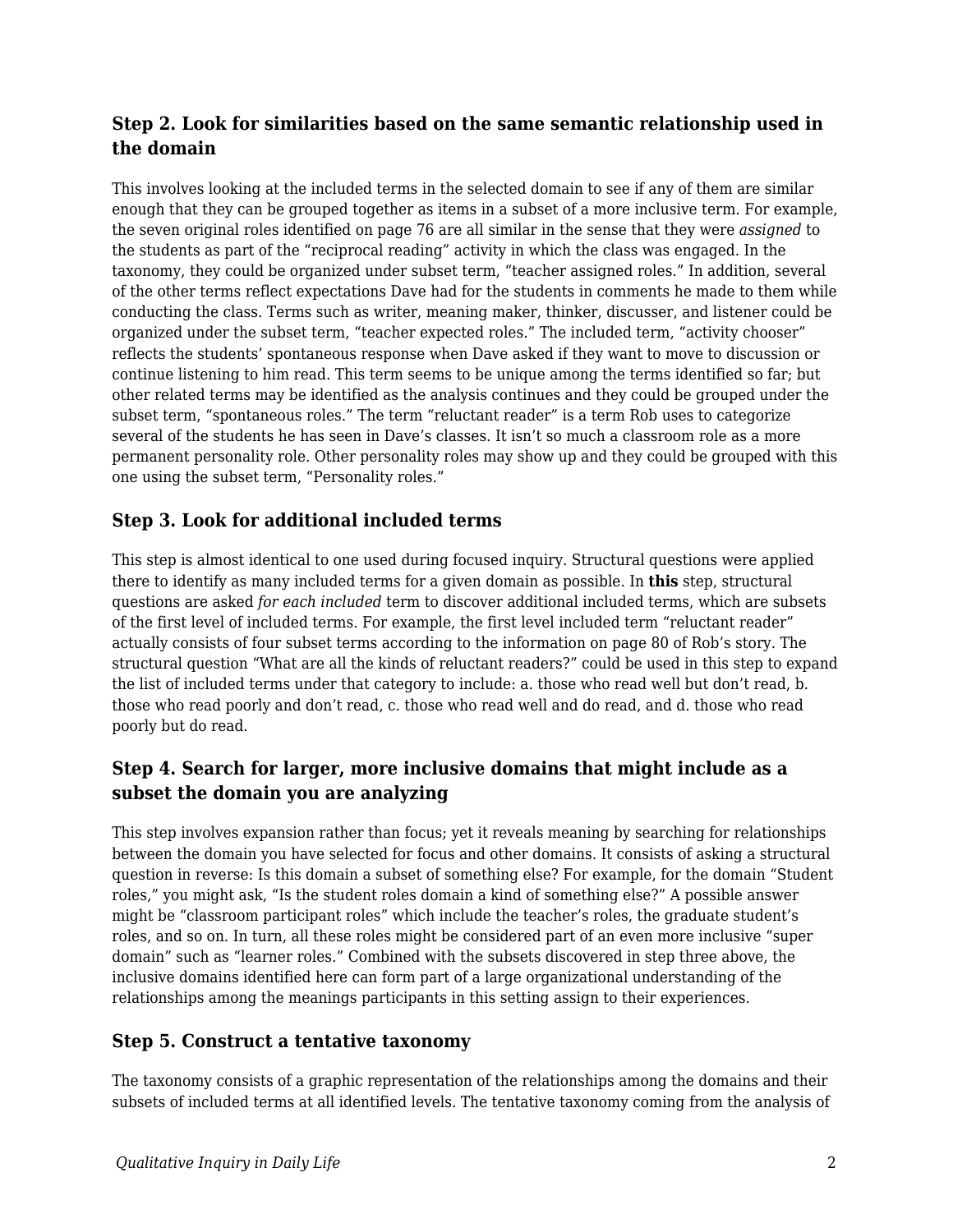Rob's story discussed in steps 1-4 above might look something like this:

#### **Learner roles**

- 1. Teacher roles
- 2. Graduate student roles
- 3. Student roles
	- 1. teacher assigned roles; reciprocal reading activity roles
		- 1. Summarizer
		- 2. Predictor
		- 3. Clarifier
		- 4. Question-asker
		- 5. Connector
		- 6. Teacher
		- 7. Language appreciator
	- 2. teacher expected roles
		- 1. writer
		- 2. meaning maker
		- 3. thinker
		- 4. discusser
		- 5. listener
	- 3. spontaneous roles
		- 1. activity chooser
	- 4. personality roles
		- 1. reluctant reader roles
			- 1. those who read well but don't read
			- 2. those who read poorly and don't read
			- 3. those who read well and do read
			- 4. those who read poorly but do read

#### **Step 6. Make focused inquiries to check out the adequacy of your analysis**

Of course, doing the taxonomic analysis described above will raise new questions about the social situation you are studying because you will be trying to find relationships you never even thought about before. So during the analysis steps, plan to return to the field (or at least to your full set of field notes) several times to collect more information (e.g., are there other kinds of "student roles" that you missed during earlier observations? What should be included in the "spontaneous roles" included term which you just discovered besides "activity chooser"? What other "personality roles" are there besides these "reluctant reader" roles? What other "teacher expected roles" are there?). As a result of searching for answers to these questions in this step, the taxonomy will be expanded into the form discussed in the next step. These kinds of focused questions are at the heart of Spradley's process for "reading" the experiences of participants and the discovery of their interpretive stances.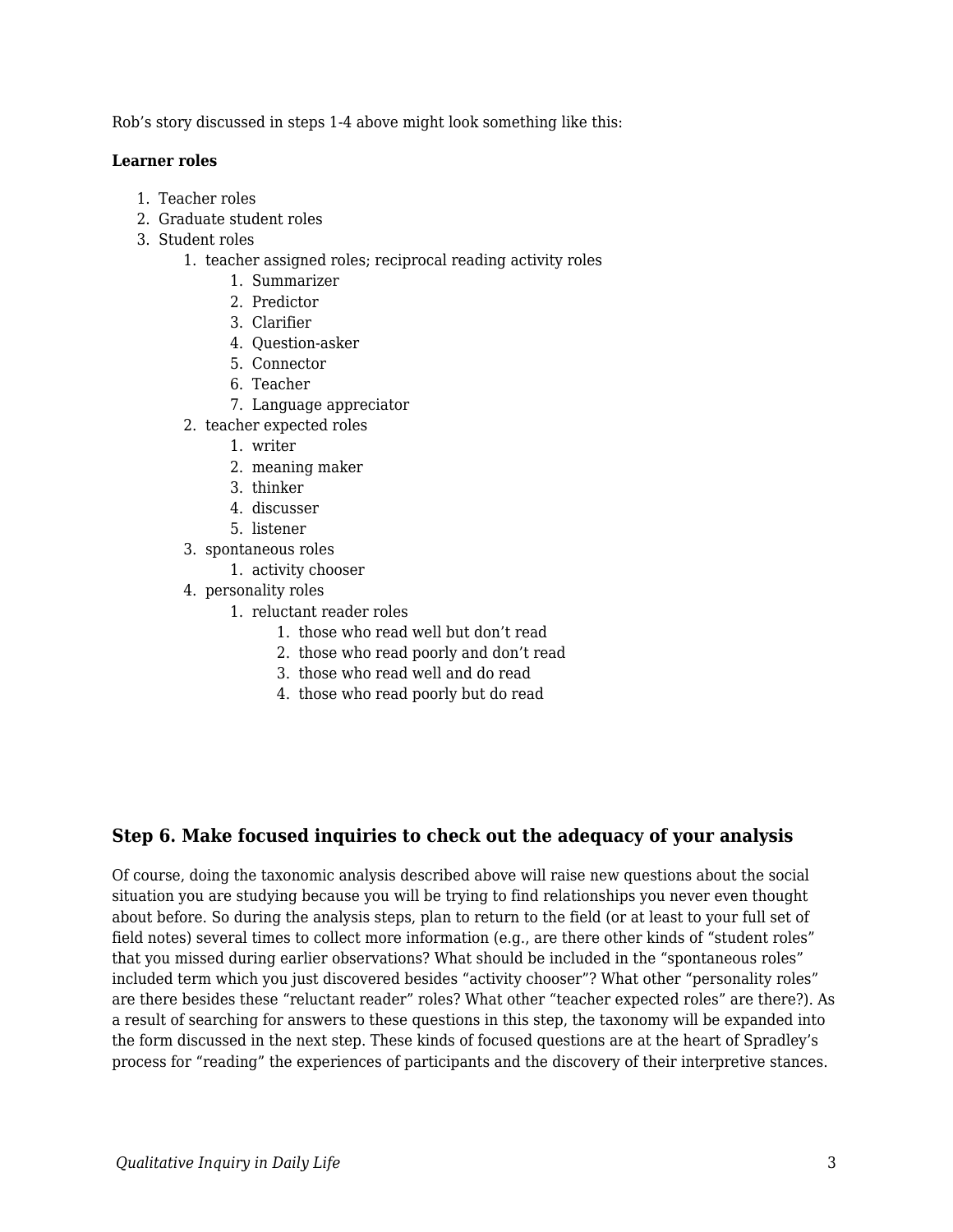#### **Step 7. Construct a completed taxonomy**

Actually, all taxonomies are only approximations of the reality you study. So there is really no such thing as a "complete" taxonomy. However, when you have repeated steps 1-6 a few times for a few selected domains and no longer discover new included terms or relations between terms or between domains, it is time to complete this analysis stage by formalizing the taxonomy using any of several types of figures and a written explanation for the figure. For example, the outline form used below may not seem as helpful to you as a more graphic figure that includes Venn diagrams, or at least lines connecting the various parts of the taxonomy. Feel free to draw pictures, create matrices, or do whatever works for you to capture the summary of your developing taxonomy. All of this analysis information should be appropriately summarized in your field notes and referenced in your audit trail too. Although the following is not a "complete" taxonomy, it is presented to illustrate how the use of focused inquiry and structural questions in step 6 can expand the tentative taxonomy presented in step 5. Page numbers for terms taken from the text are in parentheses.

#### **Learner roles**

- 1. Teacher roles
- 2. Graduate student roles
- 3. Student roles
	- 1. teacher assigned roles; reciprocal reading activity roles (all in this subset are from page
		- 76)
			- 1. Summarizer
				- 1. retell what happens in a story
			- 2. Predictor
				- 1. thinks about what might happen next
				- 2. thinks about what might have happened if a character had acted differently
			- 3. Clarifier
				- 1. answers questions posed by the question-asker
				- 2. guesses at answers to questions posed by the question-asker
			- 4. Question-asker
				- 1. asks questions in regards to the text being read
				- 2. asks questions about things that are not clear in the text
				- 3. asks questions that would help explicate the text
					- 1. like wondering why someone did a certain thing
			- 5. Connector
				- 1. makes connections between the reading and his/her own life
			- 6. Teacher
				- 1. calls on the other students in their various roles
				- 2. records the other students' participation
			- 7. Language appreciator
				- 1. notes any particularly noteworthy uses of language in the text
				- 2. explains these noteworthy uses of language
	- 2. Switch roles regularly (p78)
	- 3. broaden horizons in responding to literature (p78)
	- 4. Alternative roles being considered (p79)
	- 5. small group membership (p79)
		- 1. reader in a small group (p79)
		- 2. chorus reader (p79)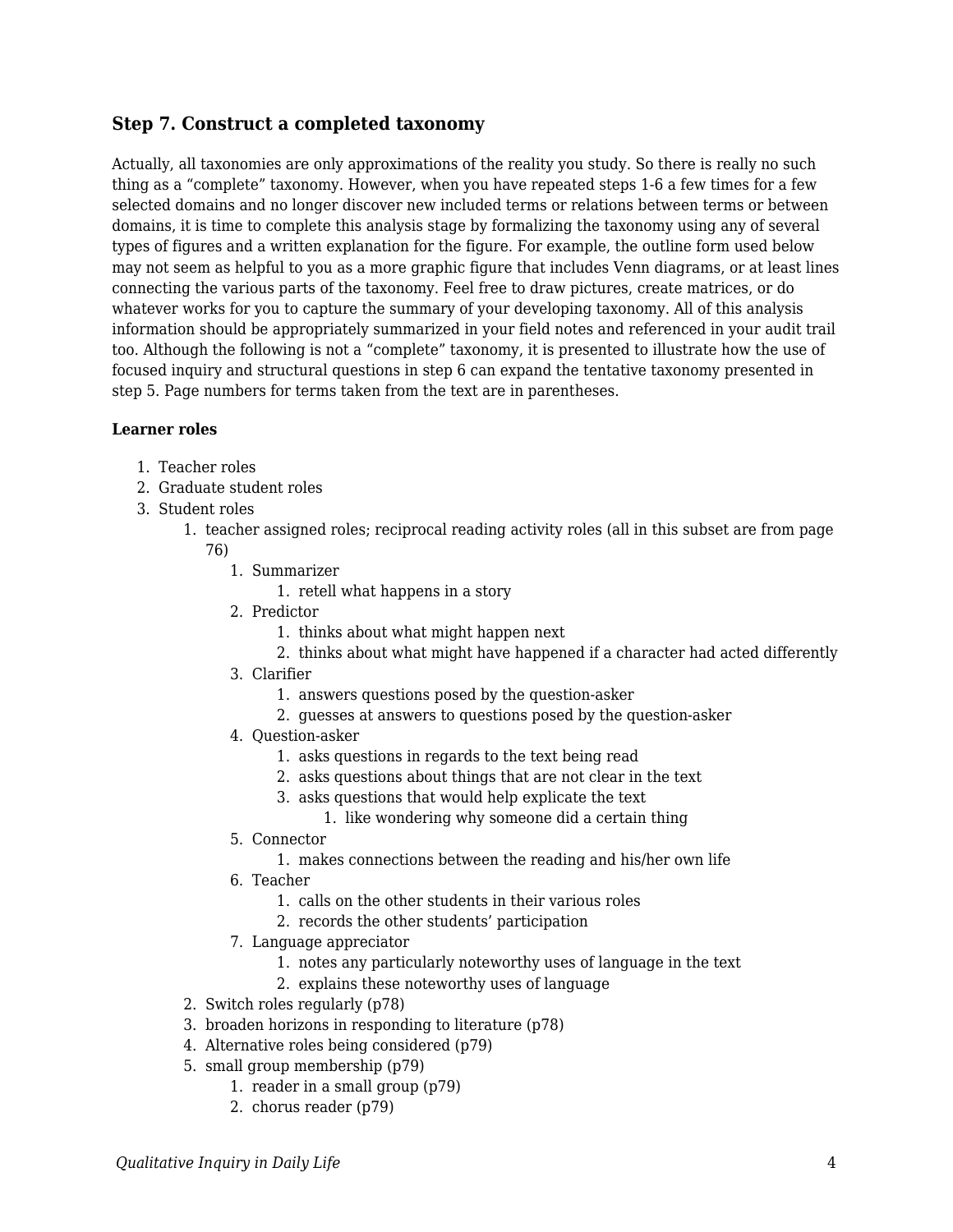- 3. discusser (p79)
- 6. teacher expected roles
	- 1. writer (p82)
		- 1. take notes about readings (p78)
			- 1. to get help in new assigned roles (p78)
		- 2. think on paper (p78)
	- 2. meaning maker (p84)
		- 1. responding to teacher's questions about what words "mean" (p84)
			- 1. considering what the teacher says a word does not mean (p84)
			- 2. thinking of a substitute word (p84)
	- 3. thinker (p82)
		- 1. on paper (p78)
		- 2. thinking of a substitute word (p84)
		- 3. about the literature the teacher is going to read (p82)
	- 4. discusser (p79)
		- 1. of a particular reading (p79)
	- 5. listener (p82)
		- 1. to the literature the teacher is going to read (82)
- 7. spontaneous roles
	- 1. activity chooser (p79)
- 8. personality roles
	- 1. reluctant reader roles (p80)
		- 1. those who read well but don't read
		- 2. those who read poorly and don't read
		- 3. those who read well and do read
		- 4. those who read poorly but do read

*Selected inquiry.* Data collection and analysis activities discussed earlier (descriptive observations, domain analysis, focused inquiries, taxonomic analysis) summarized ways to understand a social setting holistically while focusing on certain dimensions for deeper understanding. This section of the chapter discusses how selected inquiry is used to deepen that focus even more through the asking of **contrast** questions. **Descriptive questions** provide guidance for conducting a general *descriptive overview of domains within a study.* **Structural questions** *guide inquiry into the relationships among included terms within domains selected for focused attention. And* **contrast questions** guide inquiry into the similarities and differences that exist among the terms in each domain (at all levels– not just among the first level included terms under a given domain cover term but also among the subsets of included terms within included terms, as will be demonstrated below. Understanding participants' meanings requires all three types of information: holistic descriptions, clarified relationships among the parts, and clarified similarities and differences between the parts within domains.

Contrast questions ask, "How are all these things similar to and different from each other?" The answers to these questions constitute **dimensions of contrast** which reveal facets of participants' interpretive stance and meanings and provide a basis for asking more contrast questions during reviews of field notes or while conducting more selected inquiries. Asking and answering these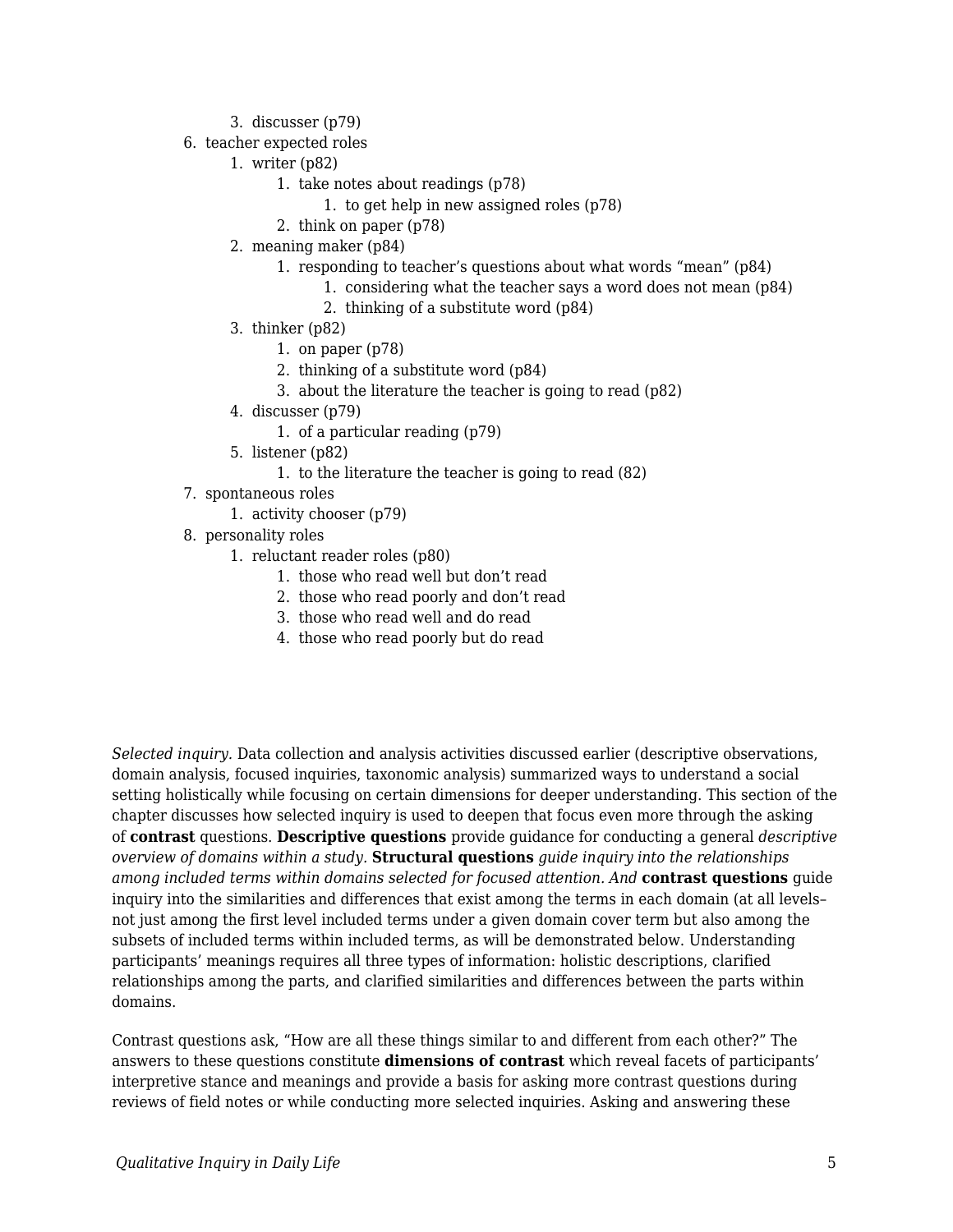questions nearly always helps the researcher see that there is much more information to collect from the field.

Spradley identifies three basic types of contrast questions, which yield dimensions of contrast:

*a.* **Dyadic contrast questions** which compare two members (included terms or subsets of terms within included terms) of a single domain by asking, "In what ways are these two things similar and different?" For example, in the domain "Student roles," one might ask, "What are the differences between the included terms 'teacher assigned roles' and 'teacher expected roles'?" There are several possible answers to this question, which constitute possible dimensions of contrast for interpreting students' experiences.

For example, while the two terms are obviously similar in the sense that the expectations *and* the assignments come from the teacher to the students, the teacher assigned roles are *temporary* while teacher expected roles are *permanent*. Also, teacher assigned roles apply to *specific students* in those particular roles while teacher expected roles are expected of *all students*. Another dimension of contrast that is revealed by asking this contrast question is the fact that students can be held *immediately accountable* for filling their assigned roles while they may or *may not ever be held accountable* by the teacher for filling the expected roles. Many other dimensions of contrast could be added to these three by continuing to ask this dyadic contrast question regarding these two included terms.

*b.* **Triadic contrast questions** in which the researcher looks at three included terms within a domain at once (or among subsets of included terms) and asks, "Which two are most alike in some way, but different from the third?" By asking this contrast question many times about all the terms previously identified in a domain (and even among domains within a super domain), the inquirer can discover both similarities and differences at the same time.

For example, one of the included terms in the domain of student roles is "teacher expected roles." Within that included term, one of the roles is "thinker." Within *that* role, three kinds of thinking were identified in Rob's story: 1) thinking on paper, 2) thinking of a substitute word, and 3) thinking about the literature the teacher is going to read. By asking the triadic contrast question, "Which two of these kinds of thinking are most alike in some way, but different from the third?" you might come up with dimensions of contrast such as: 1. the use of paper versus thinking in one's head (identified by noting that the first way of thinking is different from the second two on this dimension), or 2. thinking about a specific issue versus thinking generally (identified by noting that the second kind of thinking– about a specific word, is different from the first and third kinds of thinking, on this dimension). These similarities and differences reveal some of the characteristics of thinking and the meaning behind students' behaviors and the teacher's expectations.

*c.* **Card-sorting contrast questions** allow the informant or the inquirer to compare *all* the identified terms (included terms and their subset terms) of a large domain to each other to identify differences and similarities. Each term is written on a card and then the person asking the contrast questions reads through the cards asking themselves, "Are there any differences among these things?" If the items do not seem different in any way, they are placed in a single pile. When the person doing the sorting comes to the first item that appears different for any reason at all, they place that card in a new pile. Now with two piles, the sorter continues to sort the cards until they find one that does not fit in either of the piles; then they start a third pile, and so on until all the cards are sorted into piles. All the items within a pile are considered to be similar. Cards in different piles contrast with one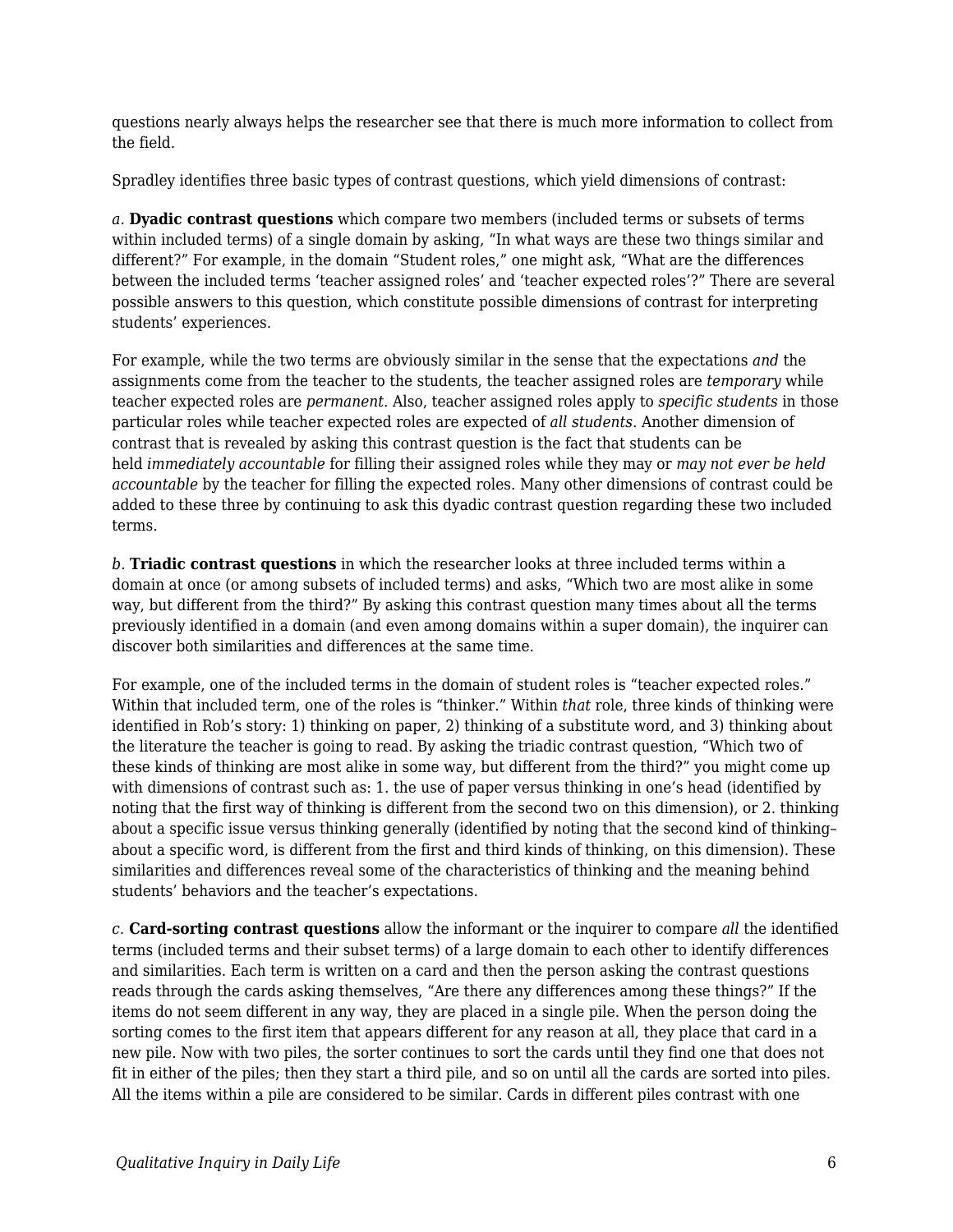another. The piles constitute dimensions of contrast, which the inquirer attempts to name and describe. Illustrating this use of contrast questions here is too complex; but you should try it with your own project.

It is possible that even after searching your field notes using contrast questions, you will not identify any dimensions of contrast. However, it is likely that you will have identified domains and categories of included terms within those domains. By returning to the field and using selective observations and interviews, you should begin to identify those differences. Once you have discovered one or two differences, you may still need to discover more; continued use of contrast questions while reviewing field notes and during selective inquiry should help you do this. Once you have discovered a dimension of contrast that applies to two or more terms in a domain, you may still want to find out if it applies to the other members of that domain. Again, this may involve more selected observations and interviews in addition to reviewing field notes with these contrast questions in mind.

## **Steps for Making Selected Inquiries**

The following steps should guide you in making selected inquiries:

### **Step 1. Select one or more domains of interest from among those already used for focused observations and taxonomic analysis.**

For the example used so far, that is the domain of "student roles."

## **Step 2. While reviewing the elements of the selected domain(s), write out several contrast questions (dyadic and triadic) which juxtapose those elements**

For example, "What are the differences between the included terms 'teacher assigned roles' and 'teacher expected roles'?" or "Which two of these kinds of thinking are most alike in some way, but different from the third?" were contrast questions illustrated earlier.

### **Step 3.Review your field notes, asking the many contrast questions you have identified and writing your tentative answers into another section of the field notes.**

Again, the example of tentative answers to these questions given above is illustrative.

### **Step 4. Write each of the terms in the domain on separate cards or sheets of paper and conduct a card-sorting contrast exercise, again writing the results of this analysis into your field notes.**

**Step 5. Return to the field setting in which you are conducting your study and conduct selective inquiries to answer any of the contrast questions you could not answer with field notes you already had collected. Look for additional differences among domain terms.**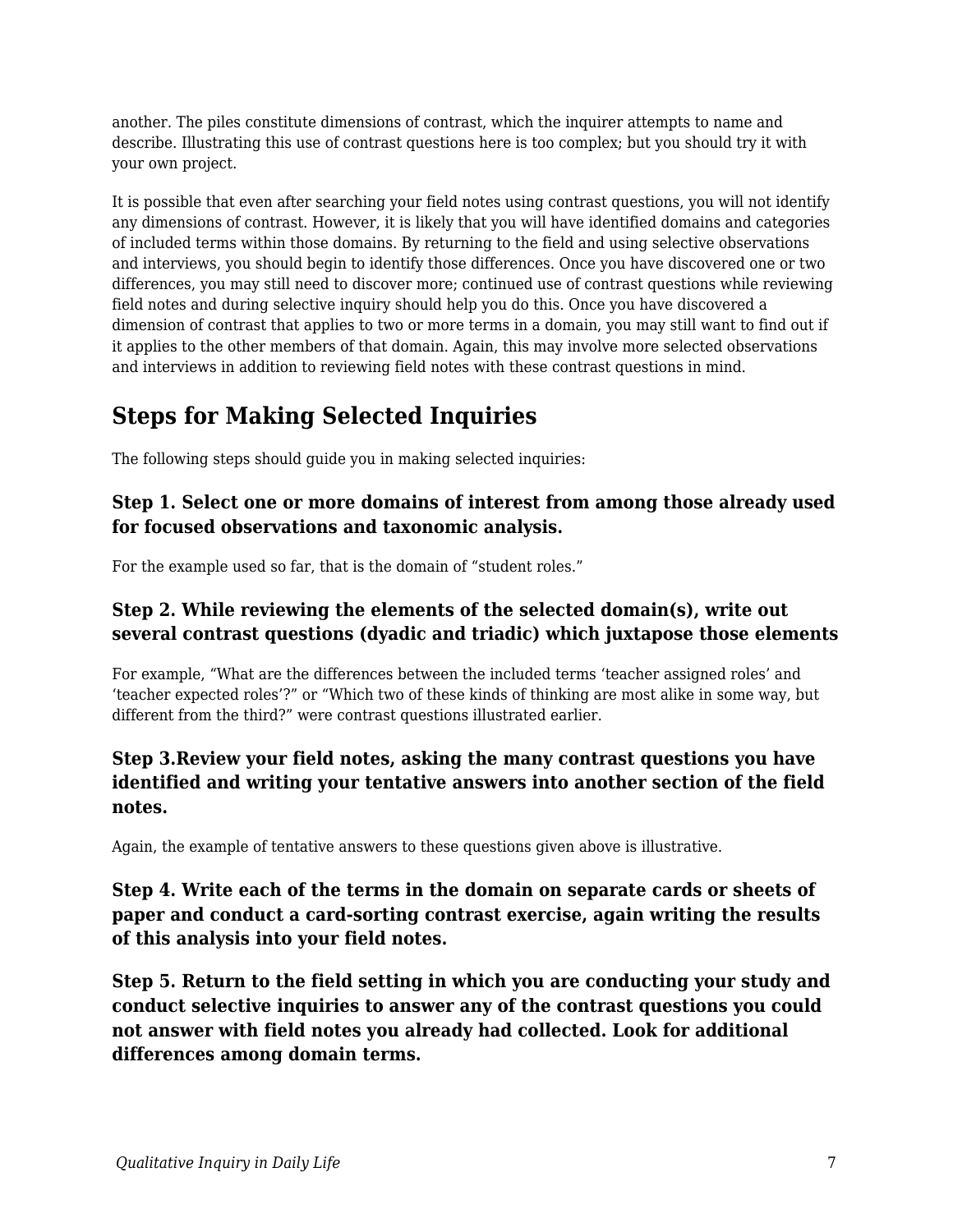## **Componential analysis**

Previous chapters and sections of this chapter have discussed several ways to gather and organize data during a qualitative study. Domain analysis helps researchers discover patterns in the descriptive detail of field notes; taxonomic analysis organizes elements in domains into cohesive structures, which are revealed through focused inquiries. Selective inquiries take another step by identifying contrasts and similarities among elements in the domains. This section of the chapter introduces componential analysis as a way to organize and represent these newly discovered contrasts to help you as an inquirer take a better "reading" of the experiences of people in your inquiry setting and the interpretations and meanings they associate with their experiences.

People's interpretations and meanings are associated with domains, included terms, dimensions of contrast, taxonomies, etc. because these analytic categories help the inquirer distinguish among examples from various categories. For example, clarifying the differences between teacher assigned and teacher expected student roles helps the inquirer understand the experiences of both the students and the teacher in that setting much better. How the students respond to those roles will make more sense to the inquirer with this understanding.

**Componential analysis** includes the entire process of searching for dimensions of contrast as described above, entering this information into a chart Spradley calls a **paradigm chart** *and then verifying the accuracy of these analyses through further data gathering in the field. The paradigm chart organizes the categories of a domain with their attributes displayed across several dimensions of contrast as illustrated in figures below (adapted from Spradley):*

*Features of a paradigm chart*

*Domain name Dimensions of Contrast and categories: I II III*

*Domain or included term Attribute 1 Attribute 2 Attribute 3 Domain or included term Attribute 1 Attribute 2 Attribute 3*

*Domain or included term Attribute 1 Attribute 2 Attribute 3 Etc.*

In a paradigm chart, the items in the rows associated with a given domain or included term are the attributes associated with that category. The columns represent the dimensions along which the attributes of the categories contrast with one another. This tool can be used to analyze any domains discovered in a qualitative study.

There are eight basic steps doing a componential analysis:

#### **Step 1. Select a domain for analysis**

This may consist of any domain for which you have conducted selective inquiry and for which you have some identified contrasts. However, Spradley recommends that to learn to use componential analysis, one ought to start with a domain consisting of fewer than ten included terms. As before, the domain used for illustration here is "student roles."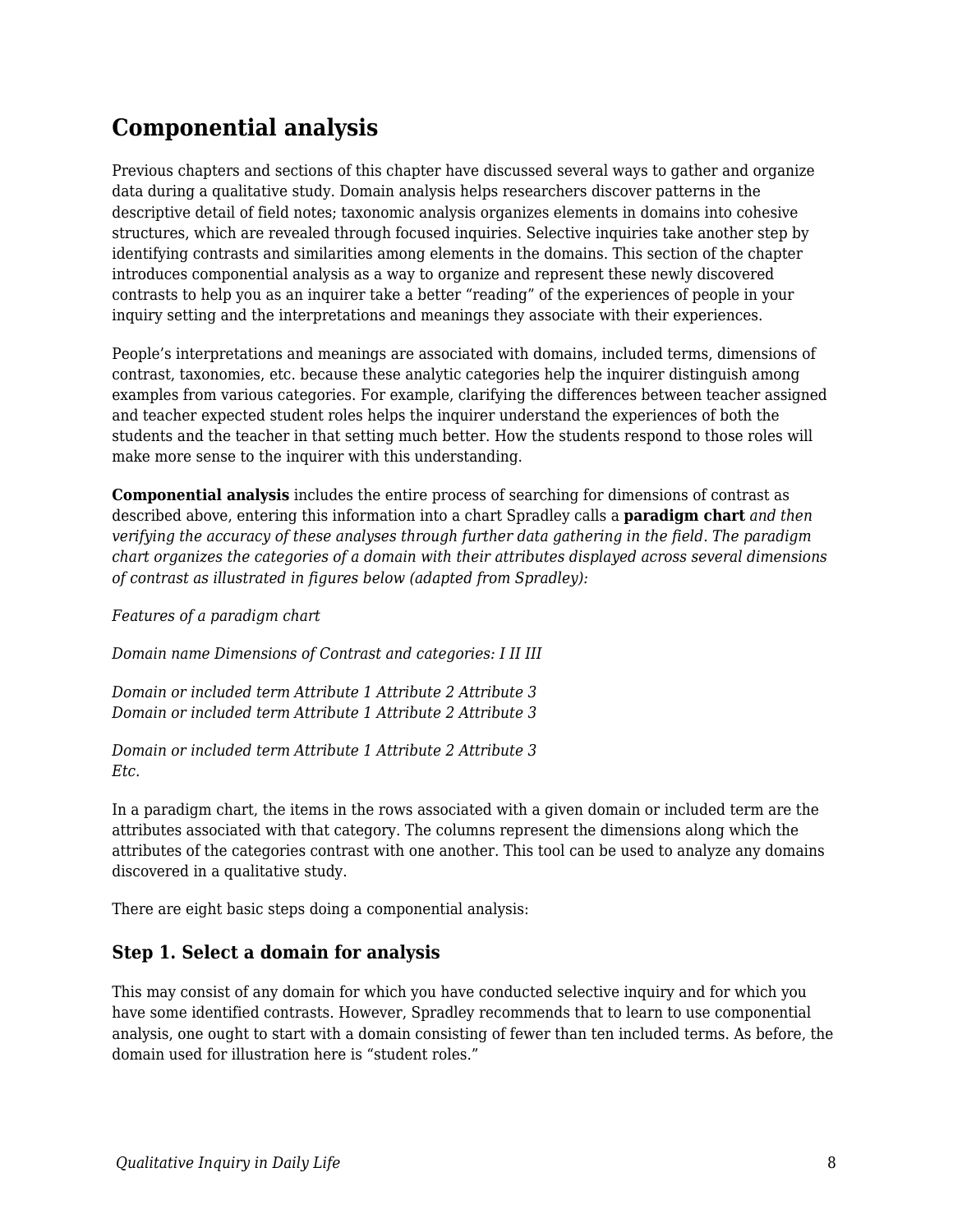#### **Step 2. Inventory all contrasts previously discovered**

During earlier analysis and through the use of contrast questions and selective inquiries, many statements of contrasts and dimensions of contrast should have been recorded in your field notes. Spradley suggests each of these statements, for the selected domain, be written onto separate sheets of paper to compile a list of contrasts. This could also be done very efficiently with a computer word processing program. Examples from Rob's study include:

- 1. Teacher assigned roles are *temporary* while teacher expected roles are *permanent* (a dyadic contrast).
- 2. Teacher assigned roles apply to *specific students* in those particular roles while teacher expected roles are expected of *all students* (a dyadic contrast).
- 3. Students can be held *immediately accountable* for filling their assigned roles while they may or *may not ever be held accountable* by the teacher for filling the expected roles (a dyadic contrast).
- 4. Student thinking roles vary in whether they use paper and writing versus thinking in their head (a triadic contrast)
- 5. Student thinking roles vary in whether they are thinking about a specific issue versus thinking generally (a triadic contrast).

#### **Step 3. Prepare a paradigm worksheet**

A paradigm worksheet is a large sheet of paper (or computer spread sheet) with an empty paradigm chart, except for the domain categories, which are listed down the left hand column as shown in the Figure below.

*Domain Categories: Dimensions of Contrast "Student Roles" I II III IV 1. teacher assigned roles a. reciprocal reading activity roles*

- 1. Summarizer
	- a) retell what happens in a story
- 2. Predictor
	- a) thinks about what might happen next
	- b) thinks about what might have happened if a character had acted differently
- 3. Clarifier
	- a) answers questions posed by the question-asker
	- b) guesses at answers to questions posed by the question-asker
- 4. Question-asker
	- a) asks questions in regards to the text being read
	- b) asks questions about things that are not clear in the text
	- c) asks questions that would help explicate the text
	- (1) like wondering why someone did a certain thing
- 5. Connector
- a) makes connections between the reading and his/her own life
- 6. Teacher
	- a) calls on the other students in their various roles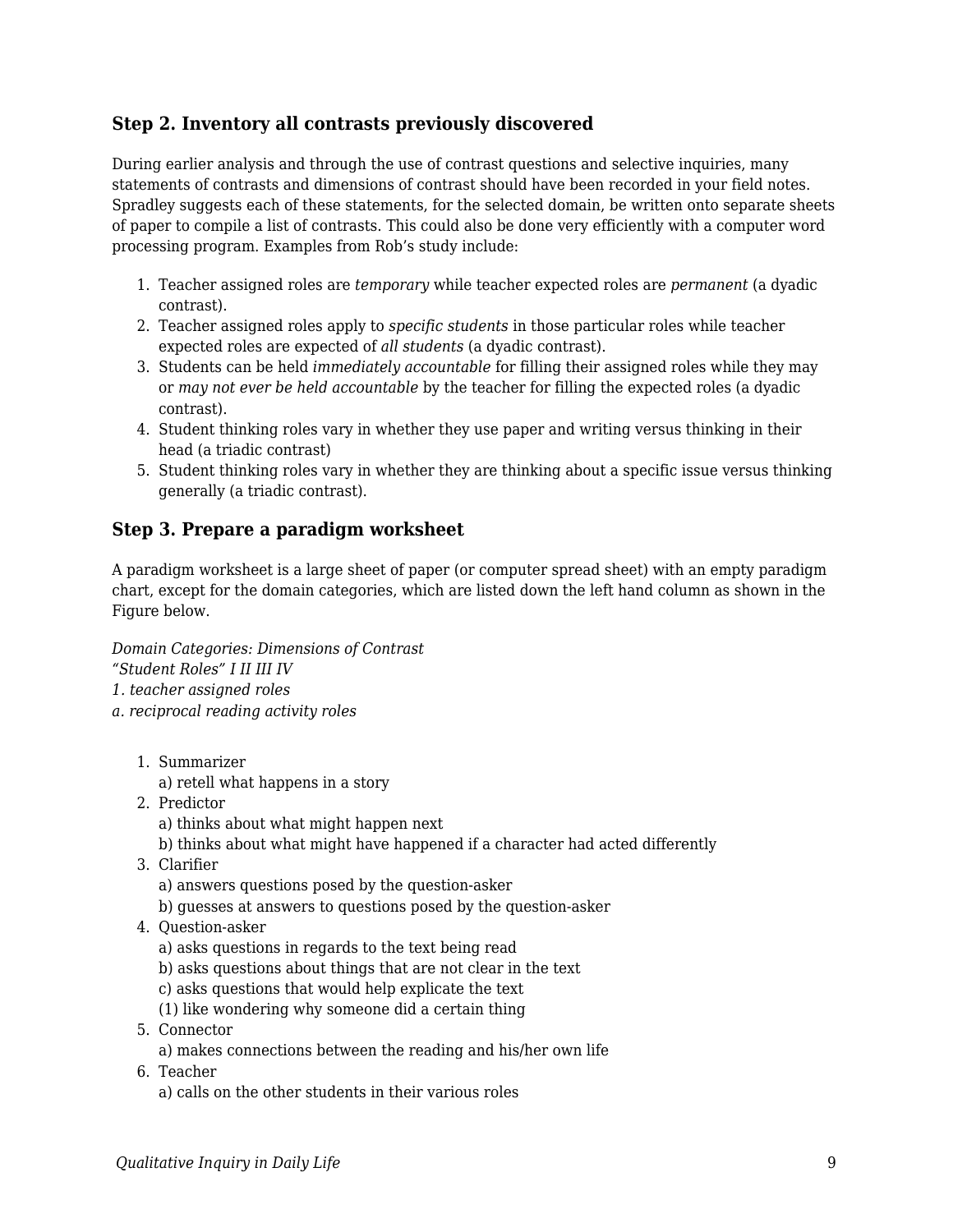- b) records the other students' participation
- 7. Language appreciator a) notes any particularly noteworthy uses of language in the text b) explains these noteworthy uses of language
- b. Switch roles regularly (p78)
	- $\bullet$  broaden horizons in responding to literature (p78)
- c. Alternative roles being considered (p79)
	- 1. small group membership (p79) a) reader in a small group (p79) b) chorus reader (p79) c) discusser (p79)
- *2. teacher expected roles*

*a. writer (p82)*

- 1. take notes about readings (p78) a) to get help in new assigned roles
- 2. think on paper (p78)
- b. meaning maker (p84)
	- 3. responding to teacher's questions about what words "mean" (p84) a) considering what the teacher says a word does not mean (p84) b) thinking of a substitute word (p84)
- c. thinker (p82)
	- 4. on paper (p78)
	- 5. thinking of a substitute word (p84)
	- 6. about the literature the teacher is going to read (p82)
- d. discusser (p79)
	- 7. of a particular reading (p79)
- e. listener (p82)
	- 8. to the literature the teacher is going to read (82)
- *3. spontaneous roles*
- *a. activity chooser (p79)*
- *4. personality roles*
- *a. reluctant reader roles (p80)*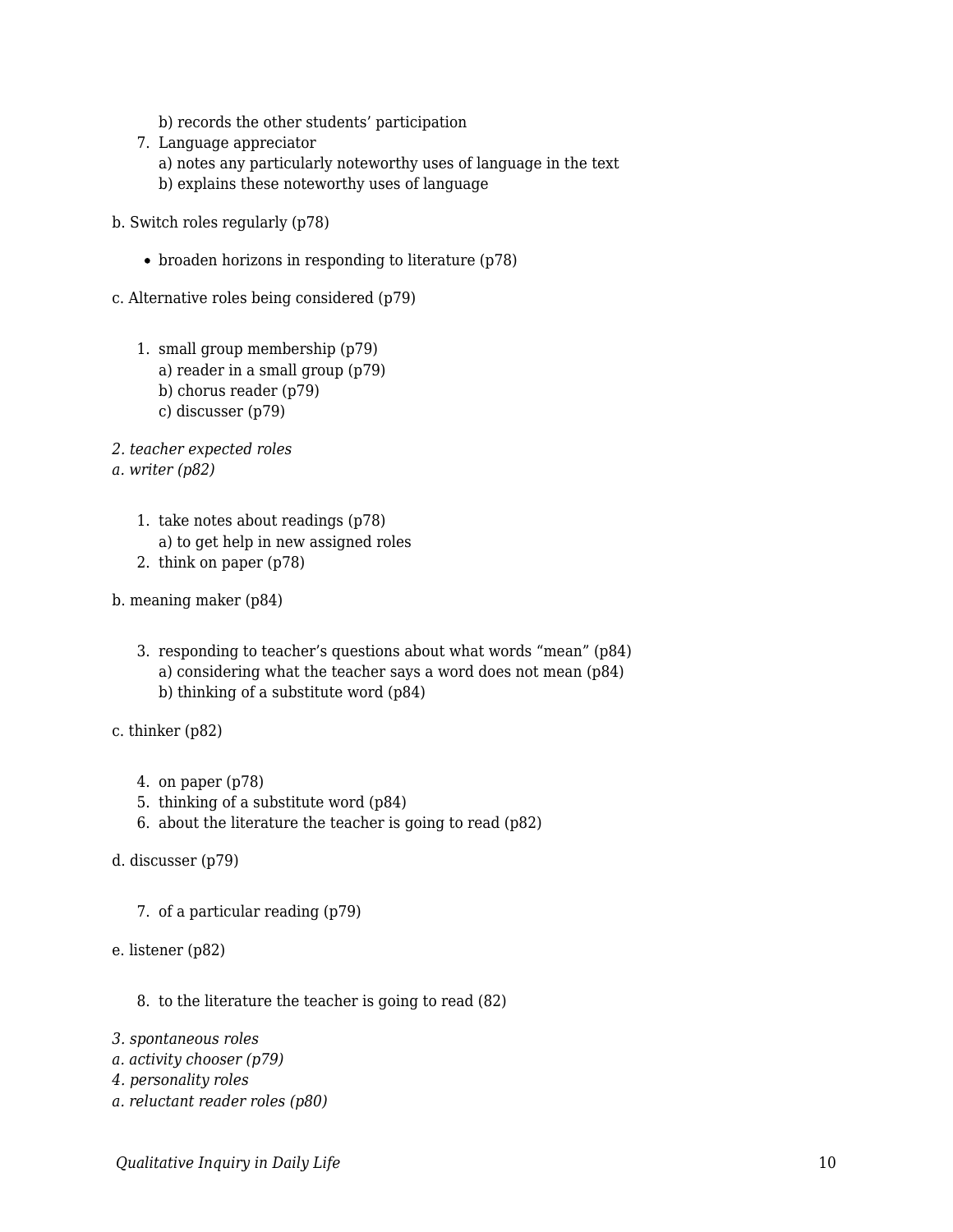- 1. those who read well but don't read
- 2. those who read poorly and don't read
- 3. those who read well and do read
- 4. those who read poorly but do read

#### **Step 4. Identify dimensions of contrast that have binary values**

A simple way to identify dimensions of contrast for the columns in the paradigm worksheet is to use dichotomies or binary values. For each category, the contrasts identified in step 2 can be restated so the category is either characterized by that contrast or it is not. For example, either a student role is permanent or it is not. Likewise, students may be held accountable for filling a role or not. The worksheet presented in step 3 is expanded during this step to include a variety of dimensions of contrast with "yes" or "no" in the intersecting cells as shown in the Figure below. Question marks (?) are inserted if more information is needed or a simple yes or no is overly simplistic (a shorter set of domain categories is used to save space):

*Domain Categories: Dimensions of Contrast*

*"Student Roles" Permanent? Temporary? Accountable?*

- *1. teacher assigned roles N Y Y*
- *a. reciprocal reading activity roles N Y Y*
- *b. Switch roles regularly (p78) N Y Y*
- *c. Alternative roles being considered (p79) N Y ?*
- *2. teacher expected roles Y N ?*
- *a. writer (p82) Y N Y*
- *b. meaning maker (p84) Y N N*
- *c. thinker (p82) Y N ?*

1. on paper  $(p78)$  Y N Y

2. thinking of a substitute word (p84) N Y N

*3. spontaneous roles N Y N*

#### **Step 5. Combine closely related dimensions of contrast into ones that have multiple values**

Step four was a simple way to begin identifying dimensions of contrast and to classify domain category attributes. However, binary dimensions of contrast can almost always be combined because they are usually related. This combination allows many more dimensions of contrast to be added to the growing paradigm worksheet. The simpler example presented in step four would be modified to look something like the paradigm worksheet in the Figure below:

*Domain Categories: Dimensions of Contrast*

- *"Student Roles" Permanence of Role? Accountable?*
- *1. teacher assigned roles Temporary Y*
- *a. reciprocal reading activity roles Temporary Y*
- *b. Switch roles regularly (p78) Temporary Y*
- *c. Alternative roles being considered (p79) Temporary ?*
- *2. teacher expected roles Permanent ?*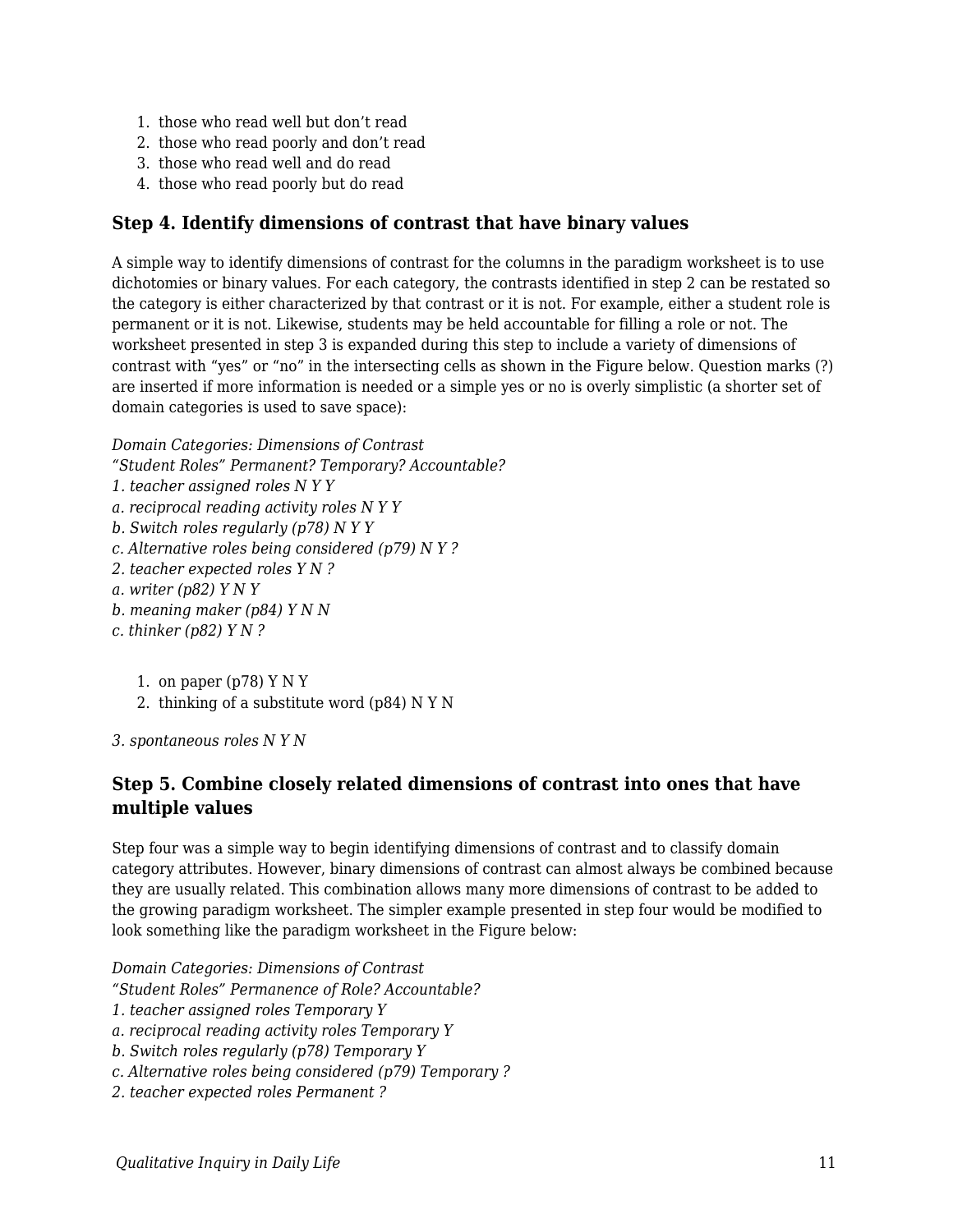*a. writer (p82) Permanent Y b. meaning maker (p84) Permanent N c. thinker (p82) Permanent ?*

- 1. on paper (p78) Permanent Y
- 2. thinking of a substitute word (p84) Temporary N

*3. spontaneous roles Temporary N*

#### **Step 6. Prepare contrast questions for missing attributes**

Paradigm worksheets quickly reveal the kinds of information one still needs to collect by graphically displaying incomplete dimensions of contrast (showing you which domain categories have incomplete attribute descriptions!. Although the example presented above is fairly simple and all the cells are filled, it would be helpful to get more information about the cells with question marks still in them. Contrast questions could be identified to guide additional data gathering as described in step seven below. For example, one might ask, "Are there some student roles being considered for which students would be accountable and others for which they would not?" Or "What are the circumstances under which students would be accountable?"

#### **Step 7. Conduct selective inquiries to discover missing information**

As suggested in step six, the paradigm worksheet should identify areas for further fieldwork to answer the additional contrast questions. Spradley warns that few studies will answer all questions; however, the researcher will have a much more complete understanding of the domain he or she is studying by following this process, even if it is not complete.

#### **Step 8. Prepare a "complete" paradigm**

After returning to the field and revising the paradigm worksheet with new information as many times as the project requires (the researcher must decide how often this will be in terms of inquiry objectives, resources, and so on), a final paradigm chart is generated for each selected focus domain. Such charts can be presented in the final report with discussion of selected attributes and relationships. For example, the evolving chart illustrated above might now look like this (again, only showing part of the entire chart given space limitations):

*Domain Categories: Dimensions of Contrast "Student Roles" Permanence of Role? Accountable?*

- *1. teacher assigned roles Temporary Y*
- *a. reciprocal reading activity roles Temporary Y*
- *b. Switch roles regularly (p78) Temporary Y*
- *c. Alternative roles being considered (p79) Temporary N*
- *2. teacher expected roles Permanent Variably*
- *a. writer (p82) Permanent Y*
- *b. meaning maker (p84) Permanent N*
- *c. thinker (p82) Permanent Both*
	- 1. on paper (p78) Permanent Y